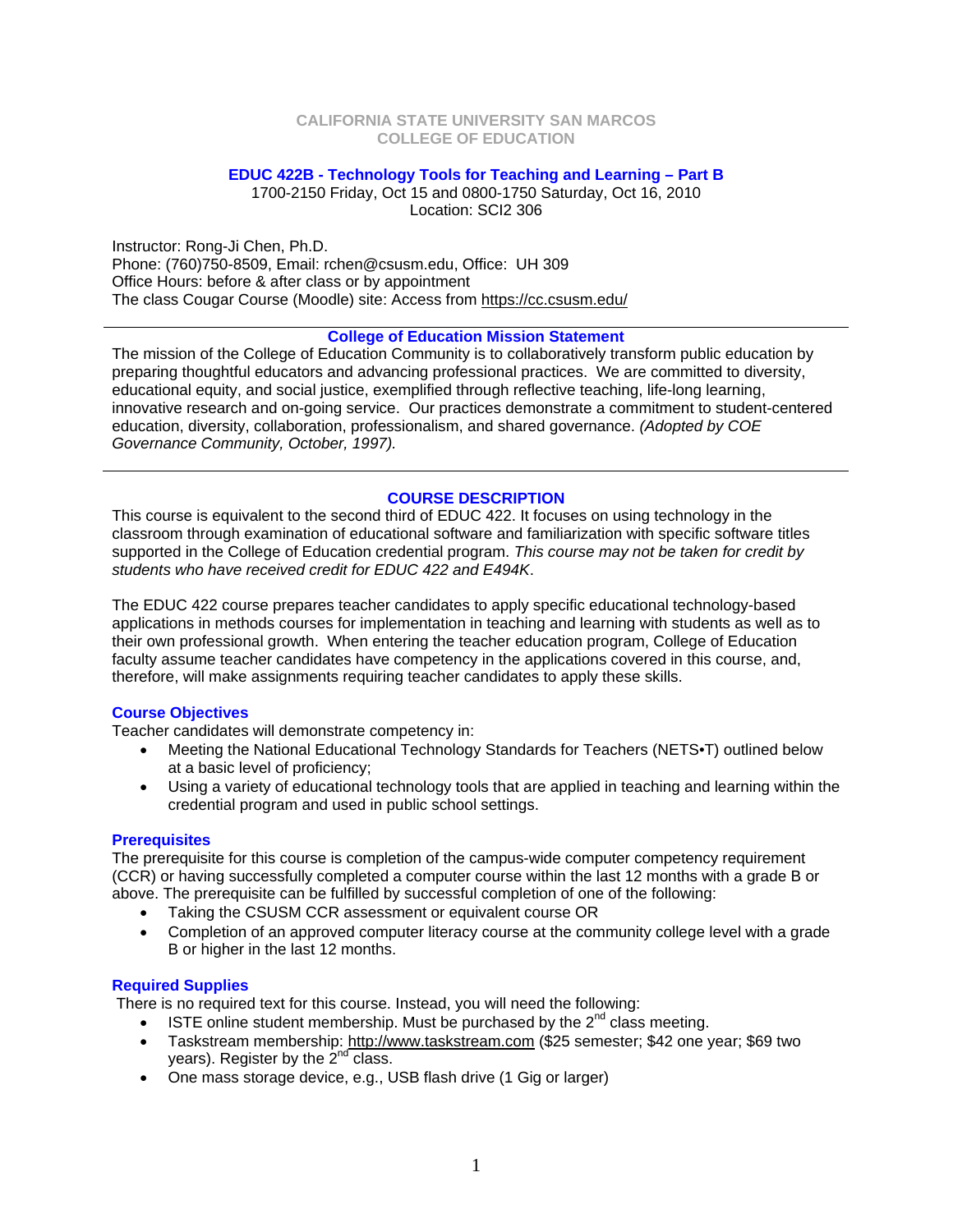It is not necessary to purchase the educational software, as many of the specific software titles are available on the Web in demo-version and/or available on campus.

## **STUDENT LEARNING OUTCOMES**

## **Teacher Performance Expectation (TPE) Competencies**

This course is designed to help teachers seeking the Multiple and Single Subjects Credential to develop the skills, knowledge, and attitudes necessary to assist schools and districts in implementing an effective program for all students. The successful candidate will be able to merge theory and practice in order to realize a comprehensive and extensive educational program for all students. The following TPEs are addressed in this course:

Primary Emphasis:

TPE 14 CSUSM Educational Technology (based on ISTE NETS•T: see below) Secondary Emphasis:

TPE 4 - Making Content Accessible (NETS•T I and II)

TPE 5 - Student Engagement (NETS•T I and II)

TPE 6 - Developmentally Appropriate Teaching Practices (NETS•T I, and II)

TPE 7 - Teaching English Language Learners (NETS•T II and IV)

TPE 12 - Professional, legal and ethical (NETS•T IV)

TPE 13 - Professional Growth (NETS•T V)

## **ISTE National Educational Technology Standards (NETS•T) and Performance Indicators for Teachers**

Effective teachers model and apply the National Educational Technology Standards for Students (NETS•S) as they design, implement, and assess learning experiences to engage students and improve learning; enrich professional practice; and provide positive models for students, colleagues, and the community. All teachers should meet the following standards and performance indicators. Teachers:

#### **I. Facilitate and Inspire Student Learning and Creativity**

Teachers use their knowledge of subject matter, teaching and learning, and technology to facilitate experiences that advance student learning, creativity, and innovation in both face-to-face and virtual environments. Teachers:

- **a.** promote, support, and model creative and innovative thinking and inventiveness
- **b.** engage students in exploring real-world issues and solving authentic problems using digital tools and resources
- **c.** promote student reflection using collaborative tools to reveal and clarify students' conceptual understanding and thinking, planning, and creative processes
- **d.** model collaborative knowledge construction by engaging in learning with students, colleagues, and others in face-to-face and virtual environments

## **II. Design and Develop Digital-Age Learning Experiences and Assessments**

Teachers design, develop, and evaluate authentic learning experiences and assessments incorporating contemporary tools and resources to maximize content learning in context and to develop the knowledge, skills, and attitudes identified in the NETS•S. Teachers:

- **a.** design or adapt relevant learning experiences that incorporate digital tools and resources to promote student learning and creativity
- **b.** develop technology-enriched learning environments that enable all students to pursue their individual curiosities and become active participants in setting their own educational goals, managing their own learning, and assessing their own progress
- **c.** customize and personalize learning activities to address students' diverse learning styles, working strategies, and abilities using digital tools and resources
- **d.** provide students with multiple and varied formative and summative assessments aligned with content and technology standards and use resulting data to inform learning and teaching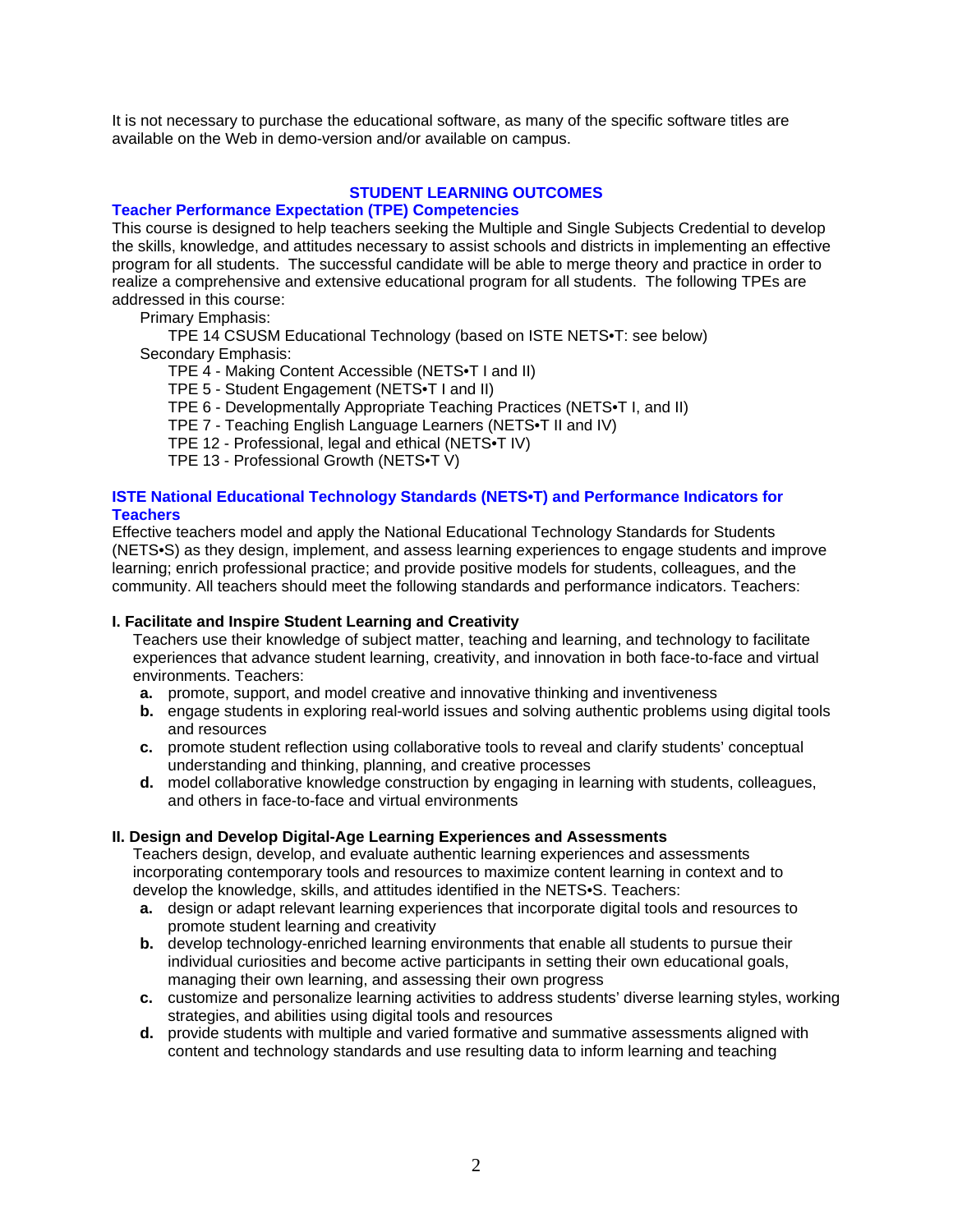## **III. Model Digital-Age Work and Learning**

Teachers exhibit knowledge, skills, and work processes representative of an innovative professional in a global and digital society. Teachers:

- **a.** demonstrate fluency in technology systems and the transfer of current knowledge to new technologies and situations
- **b.** collaborate with students, peers, parents, and community members using digital tools and resources to support student success and innovation
- **c.** communicate relevant information and ideas effectively to students, parents, and peers using a variety of digital-age media and formats
- **d.** model and facilitate effective use of current and emerging digital tools to locate, analyze, evaluate, and use information resources to support research and learning

## **IV. Promote and Model Digital Citizenship and Responsibility**

Teachers understand local and global societal issues and responsibilities in an evolving digital culture and exhibit legal and ethical behavior in their professional practices. Teachers:

- **a.** advocate, model, and teach safe, legal, and ethical use of digital information and technology, including respect for copyright, intellectual property, and the appropriate documentation of sources
- **b.** address the diverse needs of all learners by using learner-centered strategies and providing equitable access to appropriate digital tools and resources
- **c.** promote and model digital etiquette and responsible social interactions related to the use of technology and information
- **d.** develop and model cultural understanding and global awareness by engaging with colleagues and students of other cultures using digital-age communication and collaboration tools

## **V. Engage in Professional Growth and Leadership**

Teachers continuously improve their professional practice, model lifelong learning, and exhibit leadership in their school and professional community by promoting and demonstrating the effective use of digital tools and resources. Teachers:

- **a.** participate in local and global learning communities to explore creative applications of technology to improve student learning
- **b.** exhibit leadership by demonstrating a vision of technology infusion, participating in shared decision making and community building, and developing the leadership and technology skills of others
- **c.** evaluate and reflect on current research and professional practice on a regular basis to make effective use of existing and emerging digital tools and resources in support of student learning
- **d.** contribute to the effectiveness, vitality, and self-renewal of the teaching profession and of their school and community

*ISTE (International Society for Technology in Education), 2008*  http://www.iste.org/Content/NavigationMenu/NETS/ForTeachers/2008Standards/NETS\_for\_Teachers\_2008.htm

# **CSUSM AND COE POLICIES**

## **College of Education Attendance Policy**

Due to the dynamic and interactive nature of courses in the College of Education, all students are expected to attend all classes and participate actively. At a minimum, students must attend more than 80% of class time, or s/he may not receive a passing grade for the course at the discretion of the instructor. Individual instructors may adopt more stringent attendance requirements (see below). Should the student have extenuating circumstances, s/he should contact the instructor as soon as possible. (Adopted by the COE Governance Community, December, 1997).

In addition to attending course sessions, students may need to use campus resources for some assignments. All students must plan times they can work in labs on campus. Students are required to check campus resources and availability of labs. Mac computers are available in ACD 202, ACD 211, UH 271, and SCI2 306 in addition to other locations such as the library  $2^{nd}$  floor. Students are required to use campus issued-email accounts and check email and the class Cougar Course (Moodle) site at least two times per week to communicate with instructor and peers.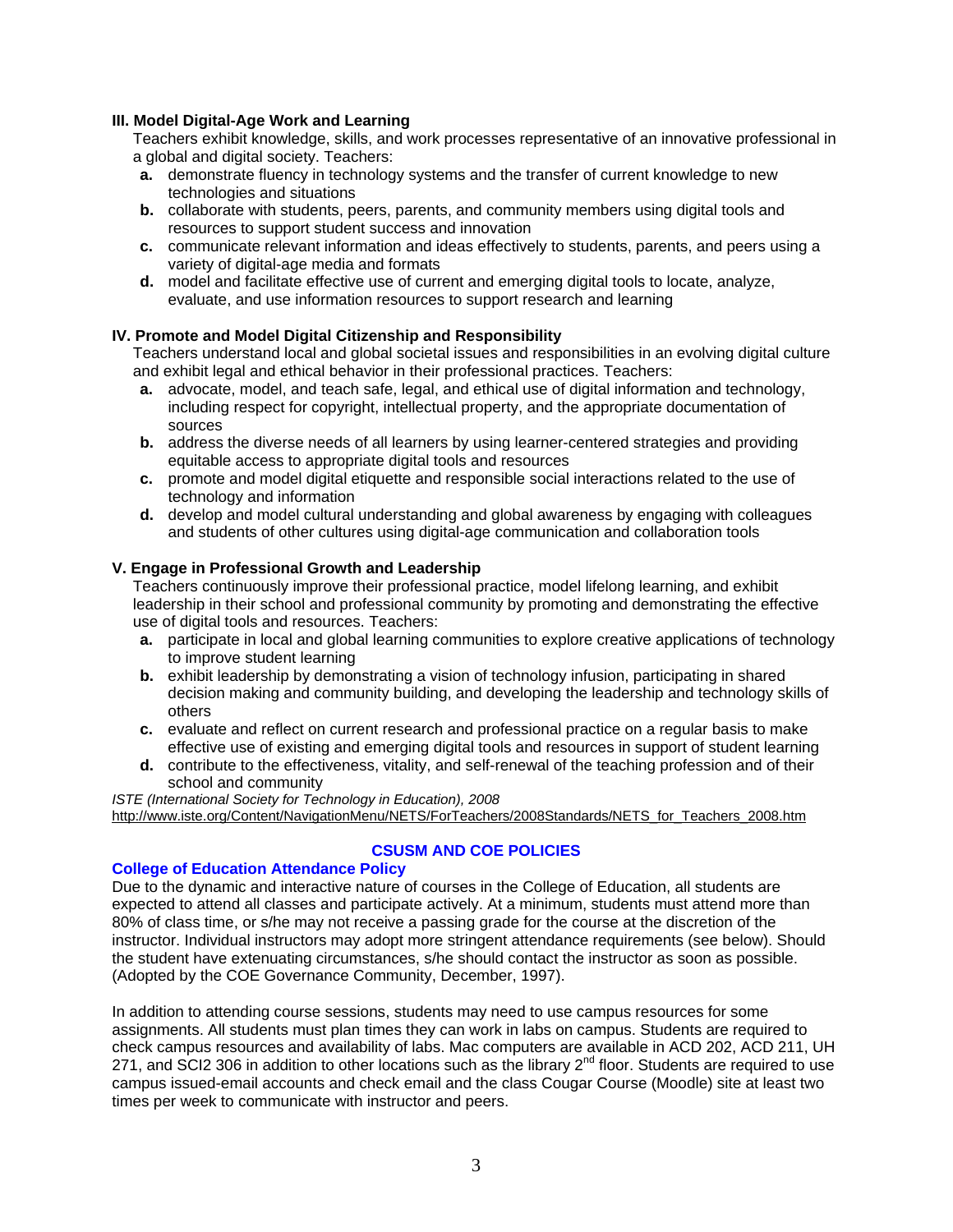#### **CSUSM Academic Honesty Policy**

Students will be expected to adhere to standards of academic honesty and integrity, as outlined in the Student Academic Honesty Policy. All written work and oral presentation assignments must be original work. All ideas/materials that are borrowed from other sources must have appropriate references to the original sources. Any quoted material should give credit to the source and be punctuated with quotation marks.

Students are responsible for honest completion of their work including examinations. There will be no tolerance for infractions. If you believe there has been an infraction by someone in the class, please bring it to the instructor's attention. The instructor reserves the right to discipline any student for academic dishonesty in accordance with the general rules and regulations of the university. Disciplinary action may include the lowering of grades and/or the assignment of a failing grade for an exam, assignment, or the class as a whole.

Incidents of Academic Dishonesty will be reported to the Dean of Students. Sanctions at the University level may include suspension or expulsion from the University.

#### **Plagiarism**

As an educator, it is expected that each student will do his/her own work, and contribute equally to group projects and processes. Plagiarism or cheating is unacceptable under any circumstances. If you are in doubt about whether your work is paraphrased or plagiarized see the Plagiarism Prevention for Students website http://library.csusm.edu/plagiarism/index.html. If there are questions about academic honesty, please consult the University catalog.

## **Students with Disabilities Requiring Reasonable Accommodations**

Students with disabilities who require reasonable accommodations must be approved for services by providing appropriate and recent documentation to the Office of Disable Student Services (DSS). This office is located in Craven Hall 5205, and can be contacted by phone at (760) 750-4905, or TTY (760) 750-4909. Students authorized by DSS to receive reasonable accommodations should meet with their instructor during office hours or, in order to ensure confidentiality, in a more private setting.

## **CSUSM Writing Requirement**

The CSUSM writing requirement of 2500 words is met through the completion of course assignments. Therefore, all writing will be looked at for content, organization, grammar, spelling, and format.

If needed, it is suggested that you make an appointment with the Writing Center (http://www.csusm.edu/writing\_center/) to seek help with writing skills before submitting your written assignments.

# **ASSIGNMENTS, GRADING, AND SCHEDULE**

# **Assignments and Requirements**

The following is a list of course assignments with a brief description of each.

| No | <b>Assignment</b>              | <b>Description</b>                                                                                                                                                                                                                                                                                            | <b>Pts</b> | <b>Due</b> |
|----|--------------------------------|---------------------------------------------------------------------------------------------------------------------------------------------------------------------------------------------------------------------------------------------------------------------------------------------------------------|------------|------------|
| A  | Professional                   | Join ISTE and access resources for teaching and learning                                                                                                                                                                                                                                                      | <b>NA</b>  | 10/16      |
|    | Memberships                    | through effective use of technology. Enroll in TaskStream.                                                                                                                                                                                                                                                    |            |            |
|    | Graphic<br>Organizer           | Students use concept-mapping software involving text and<br>graphics to develop an appropriate educational theme. The<br>activity provides an opportunity to consider this application for<br>support of specific curriculum topics as well as writing with<br>students in K-12 classrooms.                   |            | 10/22      |
| 2  | Software/<br>Website<br>Review | Students demonstrate understanding of how to assess<br>educational software in terms of K-12 academic content<br>standards, students' learning needs, and strengths and<br>weaknesses of the software. Students collaborate in creating,<br>editing, and maintaining a wiki site containing software reviews. | 15         | 10/22      |